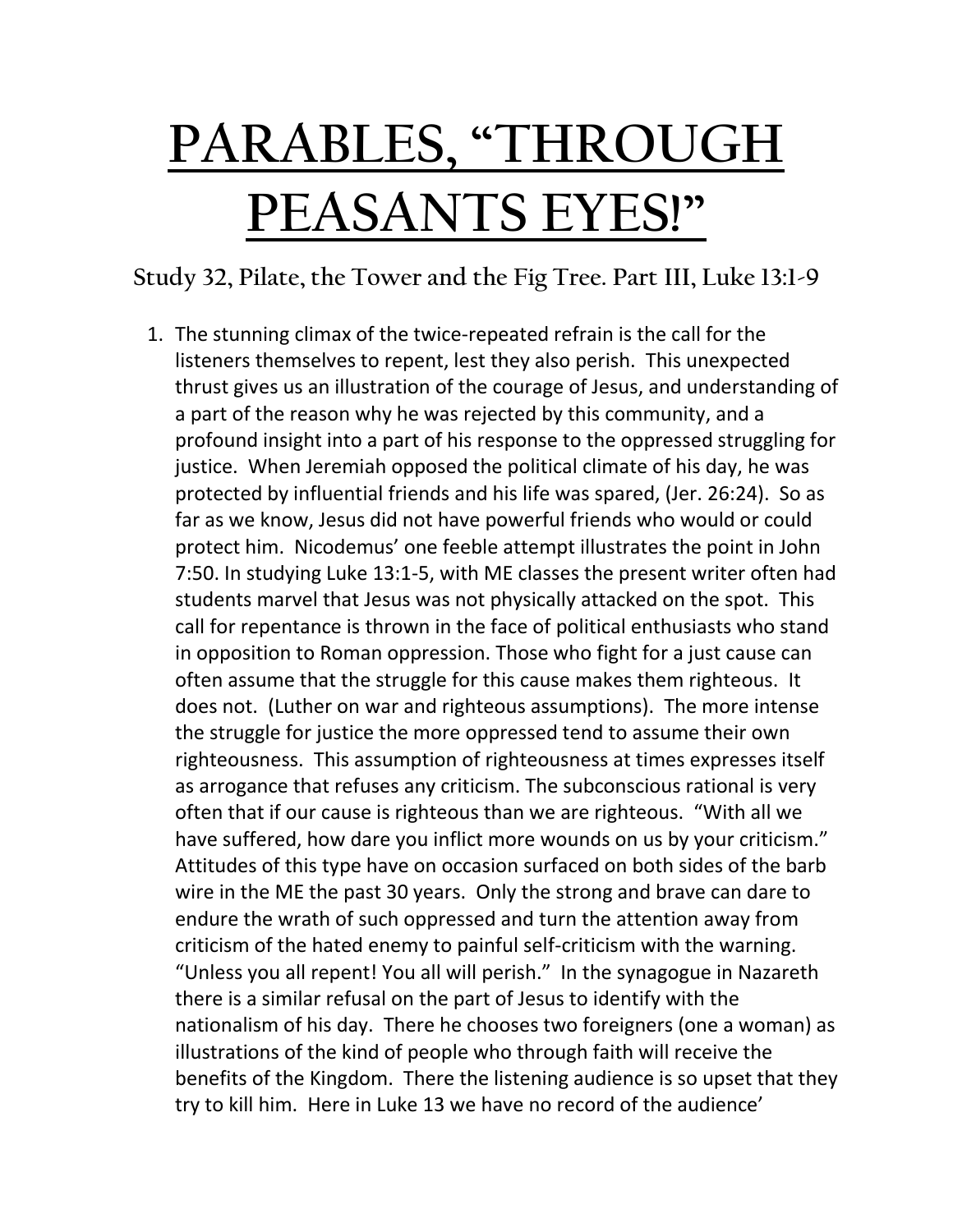reaction, but we can assume similar hostility. Anyone who wants to recast Jesus as a political revolutionary must not fail to take seriously the confrontation here in Luke 13.

- 2. The same call for repentance can be seen in its deepest level to those who are outraged as Jesus refuses to reinforce their views. Jesus speech should not be read simply as a rejection of the nationalistic struggle nor as a concern for things, "spiritual," rather than political. Rather he seems to be saying at least, "you want me to condemn Pilate, I am not talking to him, he is not here, I am talking to you, Pilate or no Pilate. You must repent or all of you will be destroyed by those forces." Among those who struggle for justice, the attitude develops, "we are the angels and they are the devils." Blessed is the movement that is willing to listen to a courageous voice quietly insisting, "there are devils among us and angels among them." We must repent. He does not tell them to submit to Pilate. Jesus is not acquiescing to Roman oppression. Rather, he bravely demonstrates a deep concern for the people in front of him who will destroy themselves and all around them if they do not repent.
- 3. Finally, what is the precise response Jesus is hoping to evoke from the nationalists who bring him the atrocity story? At least this; "We ask him to look at evil in Pilate. He wants us to see evil in our own hearts. We must repent. If we do not, that evil will destroy us."
- 4. What are the theological motifs found in this Dominical response to the atrocity story? We can identify at least the following:
- a. Sin is defined by both evil acts and duties unperformed.
- b. There is a one to one relationship between sin and suffering. Easy theological judgments about the reasons for natural and political disasters must be rejected.
- c. Any intense political movement must look deep within its own soul to repent of its own evil, lest it destroy itself and the very people it seeks to serve.
- d. The compassion of Jesus reaches out to all who suffer, not only to those who are politically oppressed.
- 5. THE BARREN FIG TREE: (Luke 13:6-9). A clear identification of listeners is made in Luke 12:54. Here is a slight shift in the audience in 13:1, and some came at that time who told him. In 13:10, the scene moves toward the synagogue. The text assumes a continuity between 13:1-5 and 13:6-9, The structure is as follows;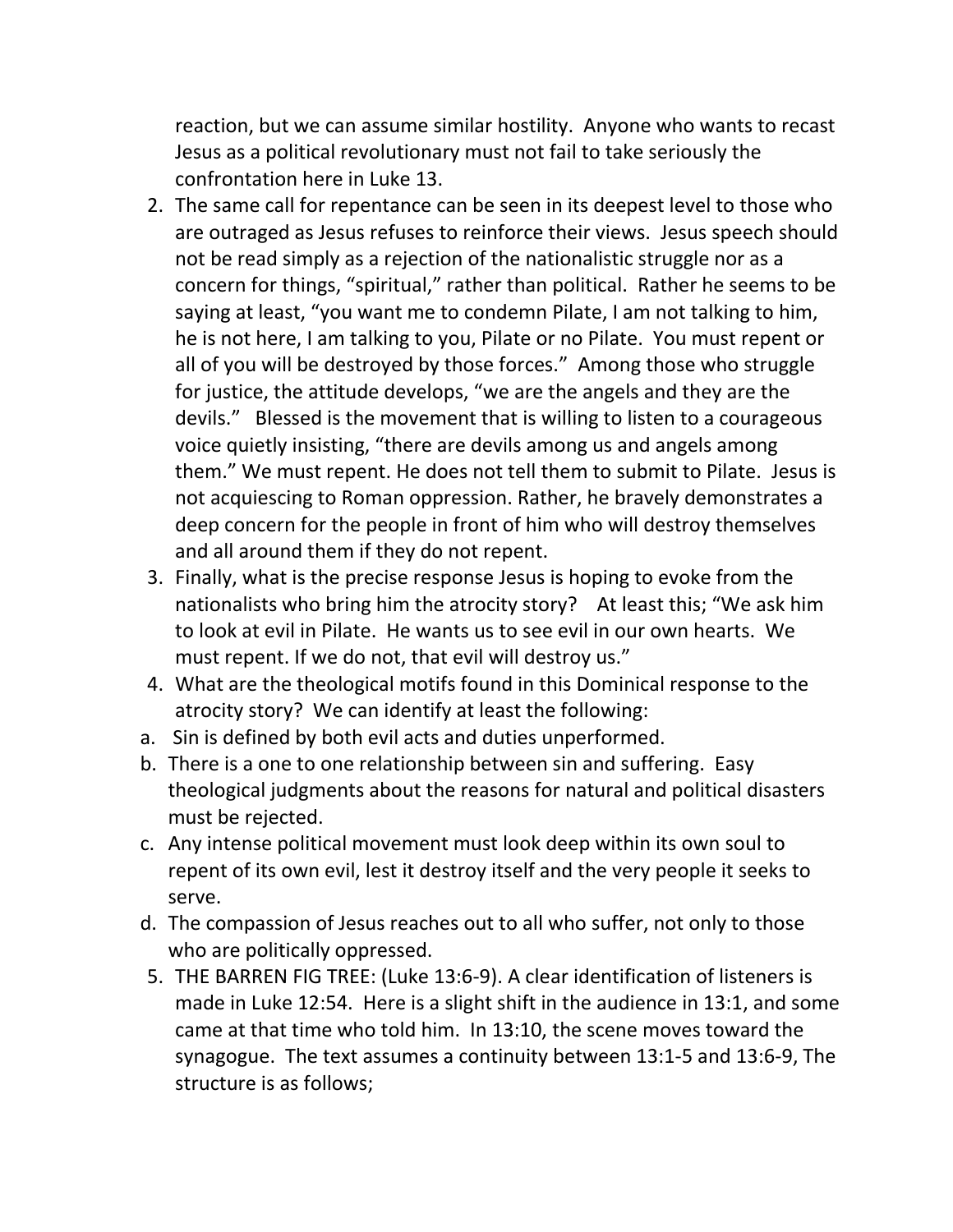- 1 A man had a fig tree planted in his Vineyard. The contract of the contract of the plant of the plant of the plant of the plant of the contract of the contract of the contract of the contract of the contract of the contract of the contract of the contract of And he came seeking fruit on it SEEKING And he found none NO FRUIT 2 And he said to the vinedresser. MASTER SPEAKS "Behold! These three years THREE YEARS I have come seeking fruit on this tree SEEK FRUIT And he found none NO FRUIT 3 Dig it out! DIG OUT Why should it exhaust the ground?" SAVE THE GROUND 4 But he answering said to him, The MINEDRESSER SPEAKS "Master! Forgive it this year also ONE YEAR Until I dig around it HELP FRUIT-BEARING And spread on manure HELP FRUIT-BEARING 5 And if it bears fruit in the future---- FIND FRUIT And if not NO FRUIT Dig it out." DIG OUT
- 6. The overall structure of this p is clear and very close to other observed patterns in other p. The 'plant, seek fruit, no fruit' themes of stanza one are balanced by find fruit, no fruit and dig out in the last stanza. The p begins with a planting and ends with a threatened digging up. Stanzas two and four are parallel and match almost line for line. Stanza two could be roughly called "The problem" and stanza four, 'the hoped for solution.' As is usually the case when the inversion principal is used, the climax occurs in the center and is then mirrored thematically in some way at the end. This literary device is used there in that the motif, 'dig it out' occurs in the middle and again at the end. The critical point of turning occurs, as is usual in such structures, just past the center. At that point the voice of mercy pleads for additional grace. The literary structure is simple, balanced and artistically satisfying. Each stanza will be examined in turn.
- 7. STANZA ONE

 *A man had a fig tree planted in his Vineyard. PLANT*

| ,,,,,,,,,,,,                    | .               |
|---------------------------------|-----------------|
| And he came seeking fruit on it | <b>SEEKING</b>  |
| And he found none               | <b>NO FRUIT</b> |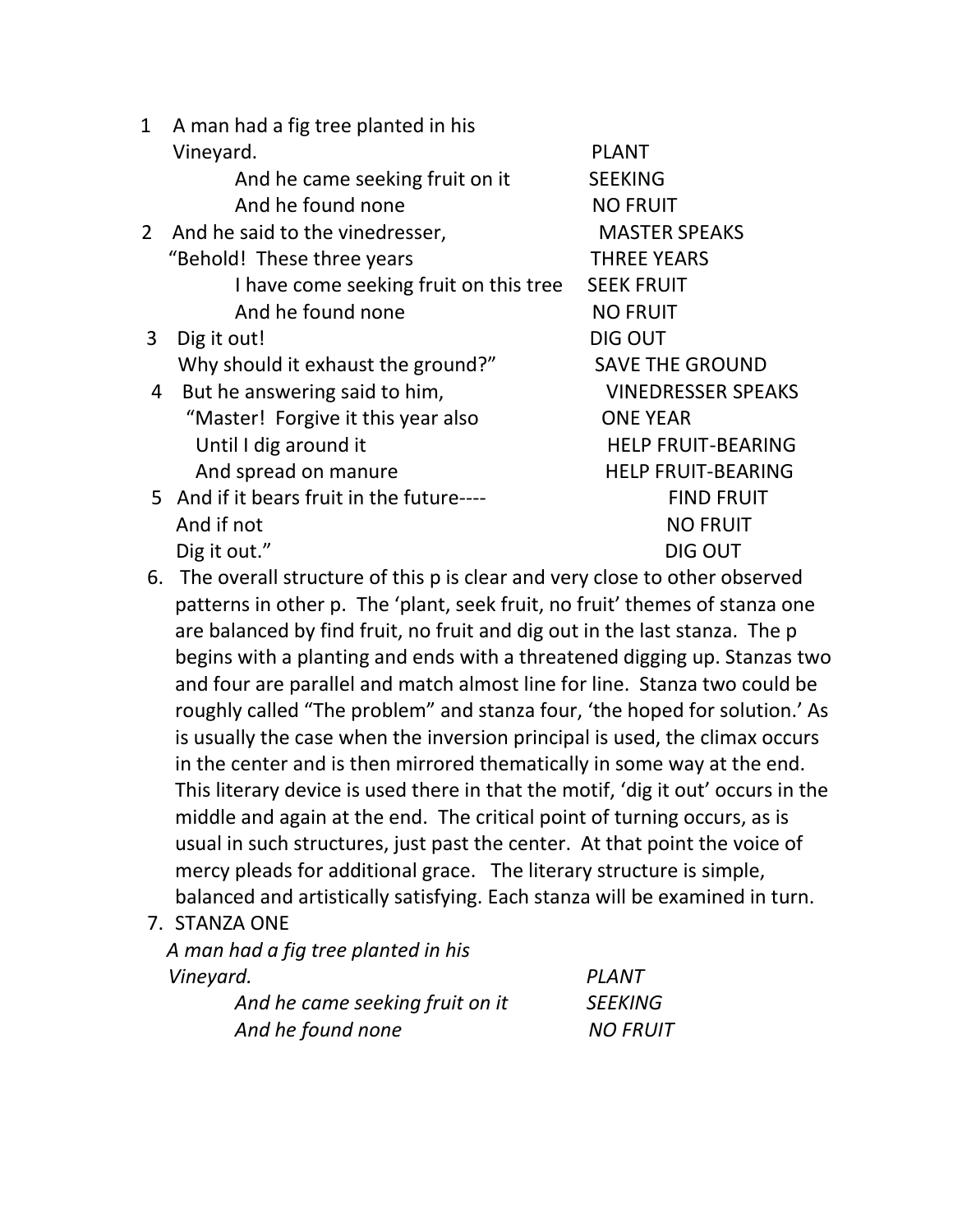In Joel 1:7, the close association of the fig and the vine is seen where the prophet says of the locust horde, "It has laid waste in my vines, and splintered my fig trees." Again in 1:12, "The vine withers and the fig tree languishes. Thus a fig tree in a vineyard is not an oddity. In Isaiah 5:1-7, we have the classical OT p of the vineyard. There symbols are identified. The owner of the vineyard is the Lord of hosts, and the vineyard itself is the house of Israel. (Isaiah 1:7). We can assume that the same symbolic identification would have immediately been made in this p. by Jesus' audience. There is a crucial convergence of symbols. Isaiah discusses all the vines in the vineyard collectively. Jesus' p. concentrates on one plant in the vineyard and that is not the vine, but the fig tree. This selection may be in order to draw attention that Jesus is now speaking about one particular tree and not the vineyard as a whole (In contrast to Isaiah). Also because the fig in Palestine bears fruit 10/12 months of the year, so almost at any time the owner can find fruit on it. In any case the grape vine and fig tree throughout the OT are closely associated and a symbol of peace. (Micah 4:4, Zech. 3:10). Then finally the fig in its first fruit is Hosea's symbol of pure, innocent, responsive people,

"Like grapes in the wilderness, I found Israel

Like the first fruit on the fig tree

In its first seasons, I saw your fathers, 9:10.

Also in 9:6, he failure to produce fruit is a symbol for idolatrous days in which Hosea lived. Thus Jesus could have had a variety of reasons for choosing a fig tree rather than a vine in this particular p.

8. Whenever there is a clear literary background for a p. it becomes crucial to see what Jesus does as He reworks well known material. (Remember the OT is the NT concealed and the NT is the OT revealed!) In this case the symbolism is unmistakable because is already identified in the prototype of Isaiah 5:7 and we find no reason to reject the same symbolism in this present p. Thus, the owner again God and the vineyard (not the tree) is "The house of Israel." The NT p. of the vineyard, (Luke 20:9-16) has some of the same background. In the NT, the text is specifically interpreted by the evangelist as spoken against the scribes and the chief priests….perhaps they thought that Jesus has spoken this p. against them. Thus the evangelist shares that the p is against the leadership of the nation, not the nation itself. In Isaiah's p. the vineyard, the nation is deliberately torn down by the owner (IS. 5:5-6), by contrast, the present p of the Barren Fig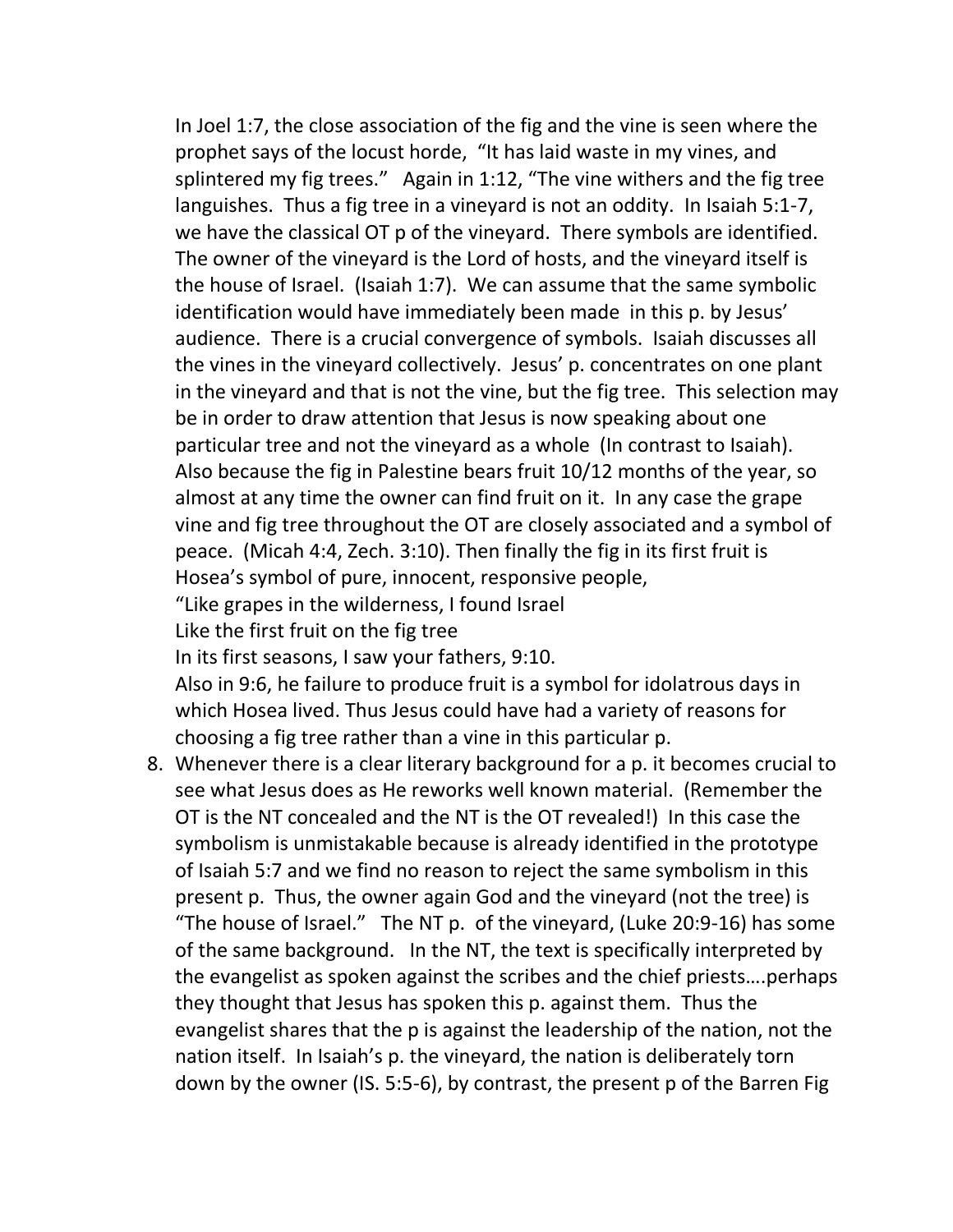Tree, the master is concerned for the fruitfulness of the vineyard and thus asks some serious questions about that particular fig tree. It is unfruitful and is thus blessing strength from the vineyard itself by its continuing presence. He master acts to preserve the health of the vineyard, not to destroy it. Thus in harmony with the clear symbolism of Luke 20:9-16 and Isaiah 5:1-7, we would see the problem discussed in the p to be the crises of fruitless leadership within the nation of Israel itself (Monefiore).

9. The text also preserves an authentic note of traditional culture. The landowner of the past did not get his hands dirty. Even so in this story. The vineyard owner does not plant a fig, but rather has it planted. The point is the theologically insignificant, but gives a stamp of authenticity to the p. as a story that fits in ME culture. Thus, is a simple and straightforward manner, the problem is stated in the opening stanza;

## 10.STANZA TWO:

| And he said to the vinedresser,        | <b>MASTER SPEAKS</b> |
|----------------------------------------|----------------------|
| "Behold! These three years             | <b>THREE YEARS</b>   |
| I have come seeking fruit on this tree | <b>SEEK FRUIT</b>    |
| And he found none                      | <b>NO FRUIT</b>      |

The owner and the vinedresser cooperated in the planting of the first vineyard. Now they cooperate in the evaluation of the problem. The common understanding of the time sequence is that the tree would have three years in which to grow. Then for three years the fruit was considered forbidden, according to Leviticus 19:23. The fruit of the fourth year, (that is, the seventh year of the tree's life) was considered clean and was offered to the Lord. (Lev. 19:24). The details in this brief p. are scanty, but the probable intent is that the master is seeking this  $7<sup>th</sup>$  year fruit specified in Luke 19:23 as an offering to the Lord, as he has been seeking it for 3 years. The master would not "come seeking," the unpurified fruit of years four to six of the tree's life. Now nine years have passed since the planting of the tree. Thus for three years he sought the first fruits and has been disappointed three times. Now nine years have passed since the planting of the tree. The situation seems hopeless. If our identification of the symbolism of the p is correct this stanza is saying that quite enough time has passed for the current leadership of the nation to produce the fruits expected of it (Probably the fruits of repentance, see Luke 3:8). The master